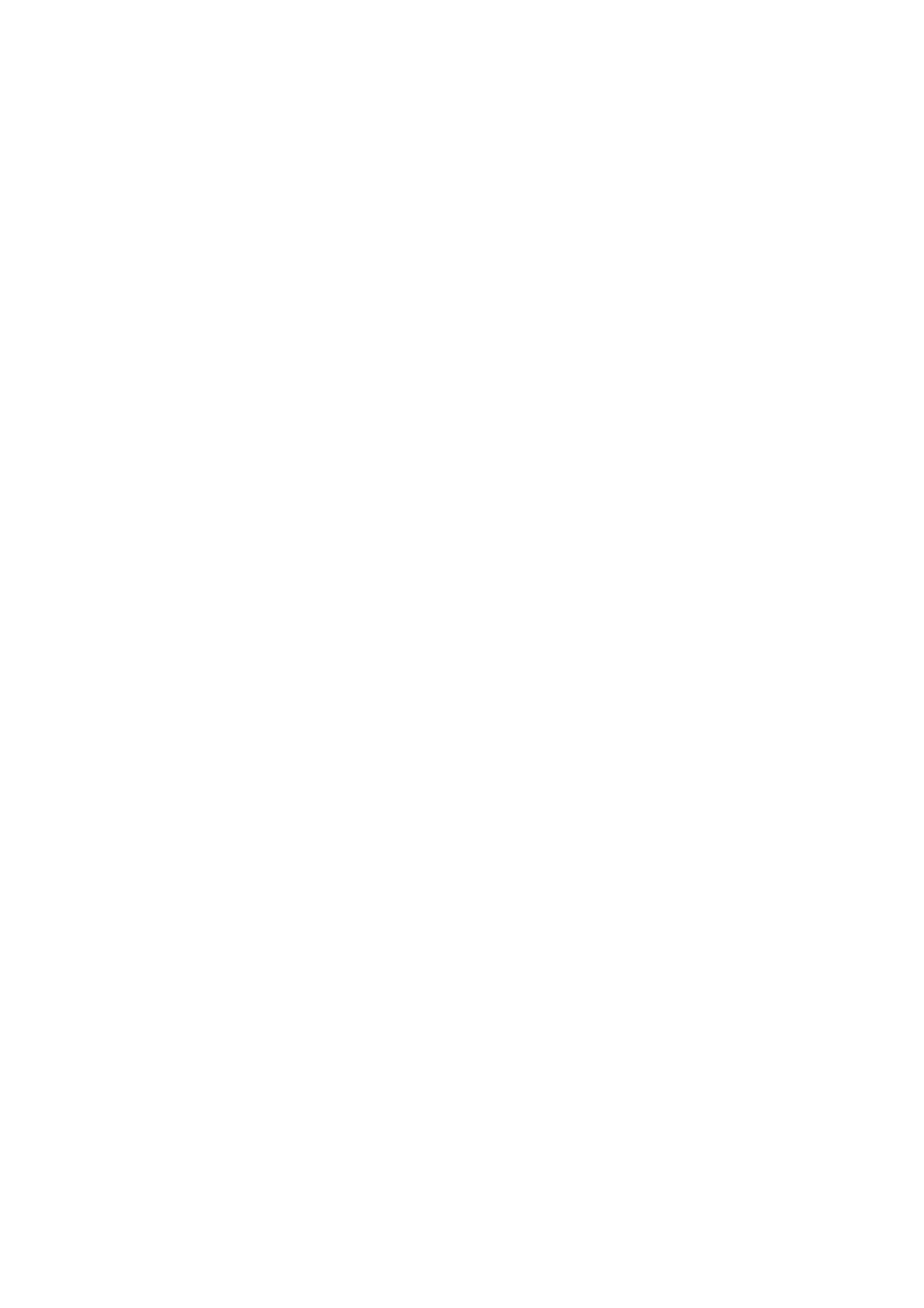# **Thistly Meadow Primary School**

# **Charging and Remissions Policy**

## **Introduction**

The Governing Body supports the ideals of free education for all, and welcome additional opportunities made available to pupils via educational visits and other activities.

The Governing Body will conform to legislation on charging for activities.

## **Aims and objectives**

The aims of this policy are to:

- Set out what the school will not charge for, what it will make a charge for or request a voluntary contribution towards, from parents/carers.
- Clarify how charges will be determined, so parents and guardians understand why requests for payment are sometimes made for some activities.

## **Voluntary contributions for school activities**

The Governing Body is allowed to ask parents for voluntary contributions towards school activities. The contributions will be kept to a minimum to cover only their child's share of the cost. No pupil will be disadvantaged or left out of an activity because parents cannot make a contribution. Any activity that cannot take place without contributions will be notified to parents at the planning stage.

Some types of activity will attract voluntary contributions. These will include, but are not limited to:

- Practical subjects e.g. craft, design and cooking where contributions would be made towards the cost of materials
- Swimming lessons
- School day or half day trips
- Visiting groups invited to the school
- On site workshops/performing arts/sports activities etc.

#### **Chargeable activities**

The school may recover the full costs of the following activities, which may be provided directly or through commissioned services but charges will not exceed the actual cost.

1. Educational or other activities provided wholly or mainly outsides school hours, as defined in section 107 of the Education Reform Act 1988 , which covers the full cost of all aspects of the activity. These are not activities that are: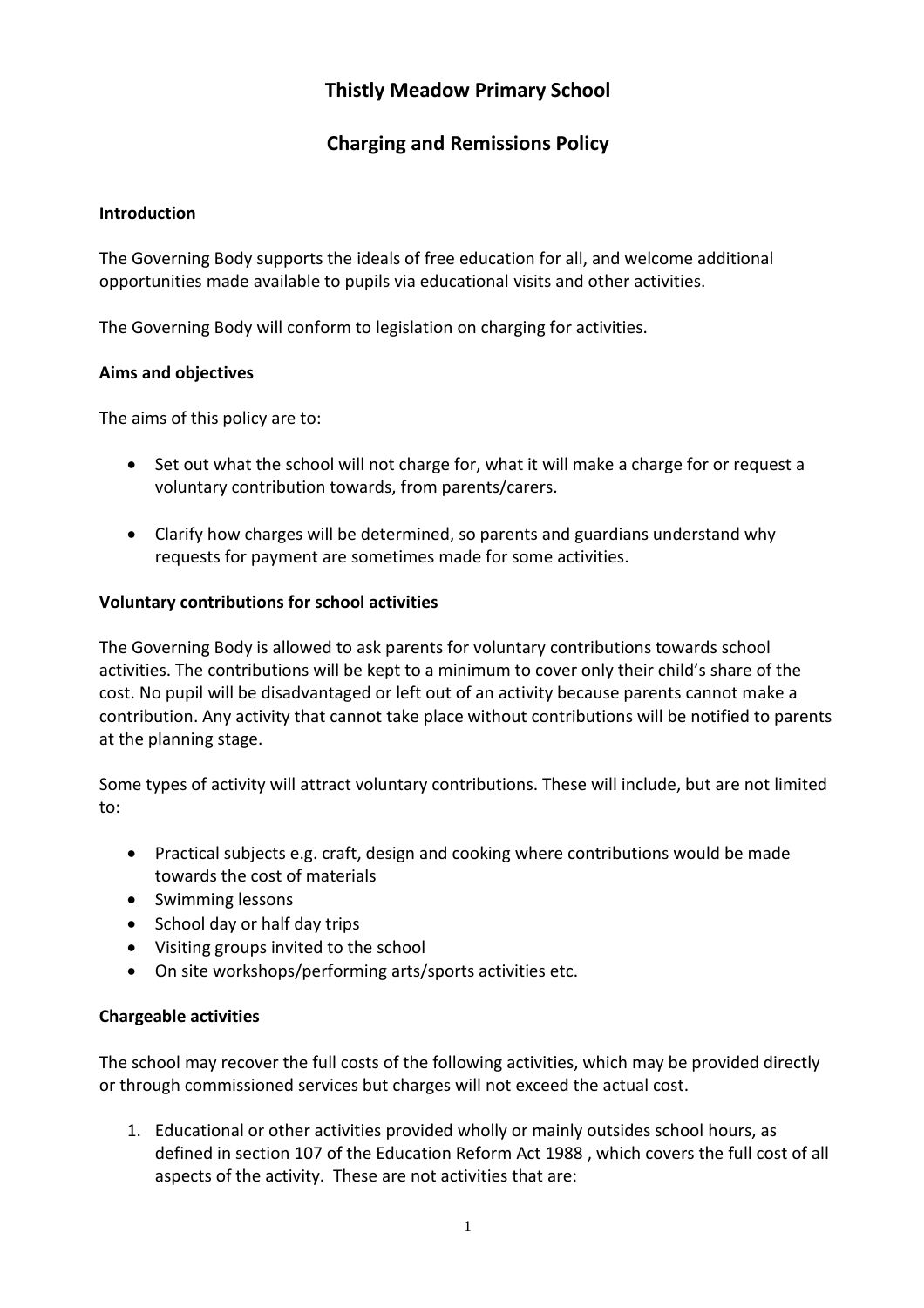- Part of the national curriculum
- Part of religious education
- Part of a syllabus for prescribed public examinations
- 2. Breakfast and After School club
- 3. Board and lodging on residential trips
- 4. Provision of instrumental and vocal tuition, which takes place during the day and which has been requested by parents/carers

The school requests a voluntary contribution from parents for some school activities such as trips and on site workshops. Without these payments these activities may not be able to take place.

## **Deposits**

Non returnable deposits are required to cover initial payments and administration costs.

## **Refunds**

In the event of a child being unable to take part in a school activity for which a charge or voluntary contribution is levied, or the activity is cancelled, refunds will be made whenever possible minus unrecoverable charges incurred by the school.

Procedures for refunds for residential visits will depend upon the details of the insurance policy applying and will be notified to parents in advance of the trip.

Refunds would be at the discretion of the Business committee.

# **Financial hardship**

Any parent or carer for whom this may apply should complete an Application for Financial Assistance form (Appendix A) available from the school office. Their case will be reviewed sympathetically within the constraints of the school budget and general funds. The school may also use support from other agencies and charities in providing support to pupils.

## **Lost items**

The Governors reserve the right to charge for lost items such as reading books, reading records and other items of school property. Charges will be notified to parents in advance.

This policy will be reviewed every three years by the Business Committee or where there are significant changes.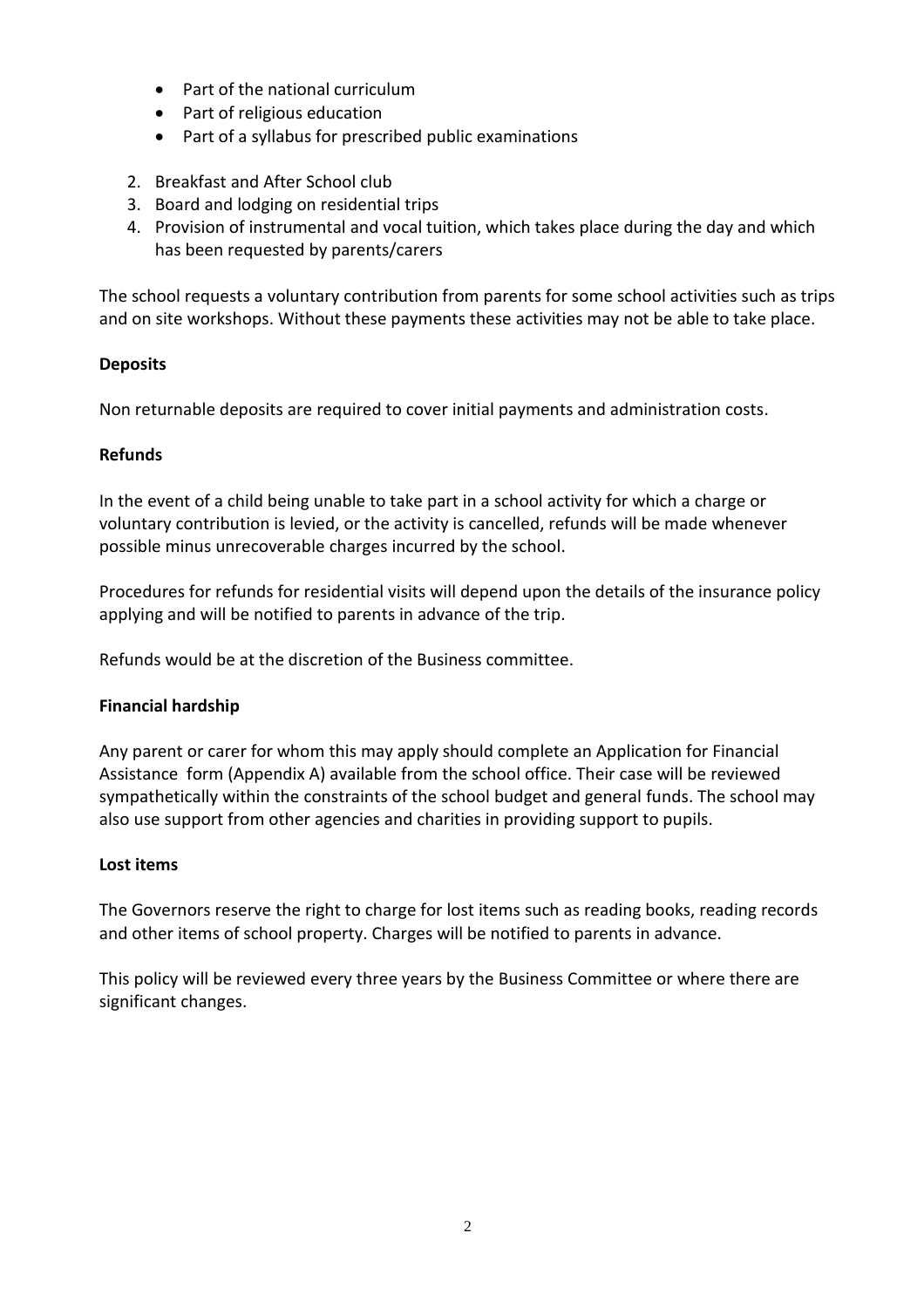# **APPENDIX A**



#### **THISTLY MEADOW PRIMARY SCHOOL**

## **APPLICATION FOR FINANCIAL ASSISTANCE**

At Thistly Meadow we want to ensure every child has an opportunity to participate fully in school activities and reach their potential in life. We understand that some parents may find it difficult to fund some activities either because their income has reduced due to unemployment, redundancy, separation from a partner or illness.

If you require support from the school, please complete the details below and we will look sensitively at your request. All grants are at the school's discretion and we may part fund some requests. **All applications are treated with the upmost confidence.**

**Name of parent/carer**………………………………………………………………………………………………………….. **Employed yes/no Name of child\***……………………………………………………………………………………………………………………… *\*if you require support for more than one child, please list below:* **Name of child**………………………………………………………………………………………………………………………. **Name of child**…………………………………………………………………………………………………………………………

**Support required for (please circle):** 

**School Trip Uniform Music lessons Club Other……………………………………………………………**

**Benefits claimed (if any) -** please state, as some benefits may mean your child is eligible for free school meals (see overleaf) and the school will receive the pupil premium grant to help support your child. If you have already registered for free school meals, this may provide more support for your application.

| <b>Parent/Carer</b>        |        |
|----------------------------|--------|
|                            |        |
| Head teacher Agreed Yes/No | PM/FSM |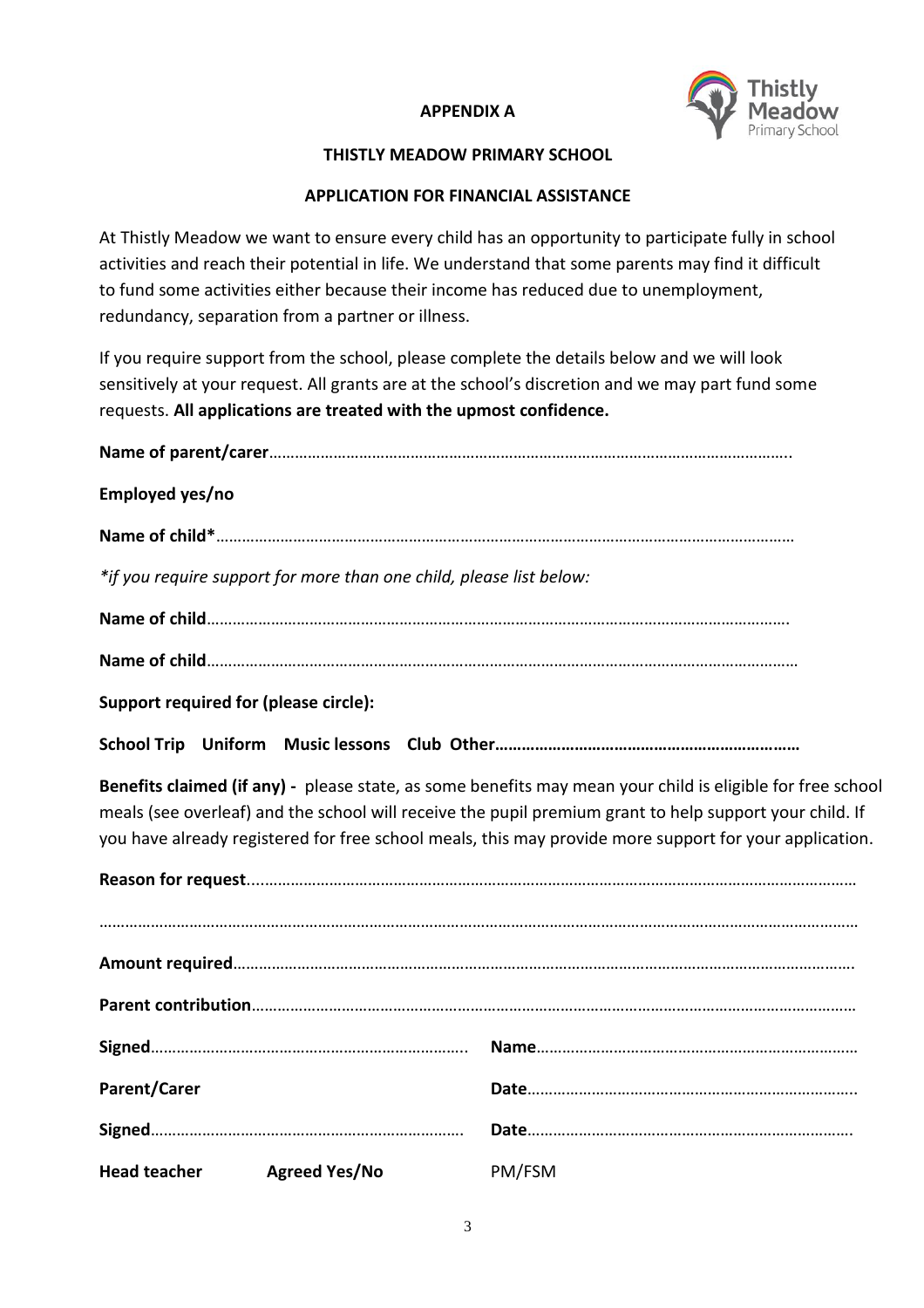## **FREE SCHOOL MEALS**

# **Do I qualify to claim free school meals?**

Families of children and young people in full-time education at any school maintained by Leicestershire County Council may be entitled to claim free school meals, providing they receive a qualifying benefit.

# **Qualifying benefits**

The current criteria for claiming free school meals are as follows:

- Income Support
- income-based Jobseeker's Allowance
- income-related Employment and Support Allowance
- support under Part VI of the Immigration and Asylum Act 1999
- the guaranteed element of Pension Credit
- Child Tax Credit (provided you're not also entitled to Working Tax Credit and have an annual gross income of no more than £16,190)
- Working Tax Credit run-on paid for 4 weeks after you stop qualifying for Working Tax Credit
- Universal Credit if you apply on or after 1 April 2018 your household income must be less than £7,400 a year (after tax and not including any benefits you get)

## **How do I apply?**

- E-mail us on [freeschoolmeals@leics.gov.uk](mailto:freeschoolmeals@leics.gov.uk)
- You can download the [Free School Meals Application Form](http://www.leics.gov.uk/free_school_meals_application_form.doc)
- Apply by telephone on 0116 305 5417